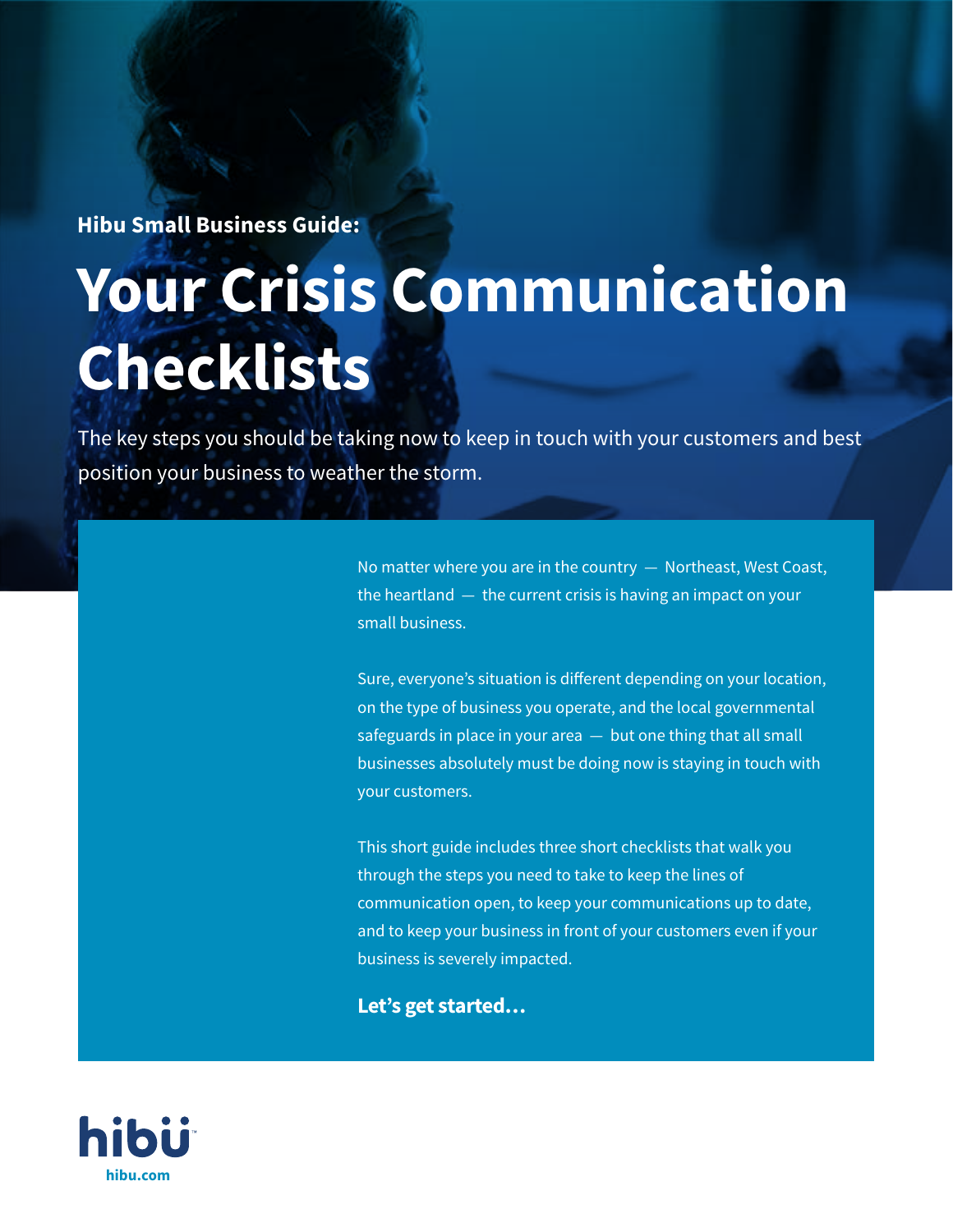# **First order of business is to communicate your status…**

There's nothing more frustrating to a consumer than to visit your website or Facebook Page and there are no updates — nothing that indicates whether you're open or not, or how you're serving customers when they know nothing is normal. Often, they just assume you've gone AWOL — and then you've lost that consumer's confidence and loyalty, not to mention a chance to do some business. Getting that customer back when things return to normal is going to be tough.

You need to help your customers and your community stay up to date on any changes to your business. **Here are three steps you should take:** 



### **Adding a notice on your Website**

- $\blacktriangleright$  Are you still open?
- $\blacktriangleright$  Have you changed how you're conducting business?

*For example — restaurants moving to takeout/delivery, physicians moving to online consultations, contractors focusing only on emergency repairs, etc.*

✔ What's changed, and what are you doing to keep your customers (and employees) safe and healthy?



#### **Adding the same notice on your Facebook Page**

- You can do this in the form of a "pinned post" on your Facebook Page. That means it always stays at the top of your timeline, so new visitors to your Page will see it
- ✔ If you don't know how… **[Facebook has a great website that walks you](https://www.facebook.com/help/235598533193464)  [through it](https://www.facebook.com/help/235598533193464)**



#### **Updating your Google My Business Page**

- $\vee$  Your Google My Business Page is the information that shows up on Google when someone searches for your business by name
- $\vee$  Update your hours  $-$  if they have changed
- Update your "Business Description," again to reflect anything that's changed in how you're operating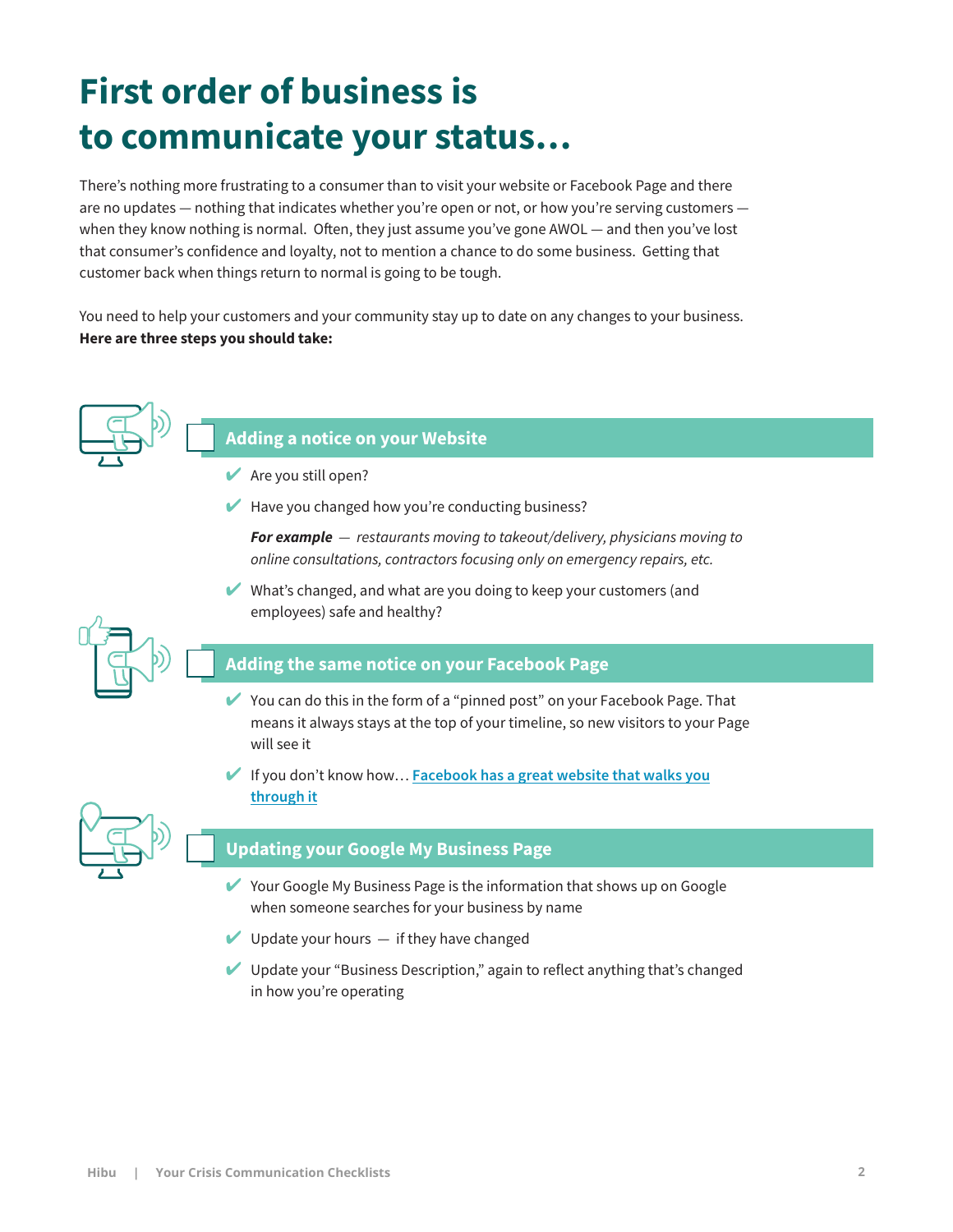# **Next, you need to keep the communication going…**

Once you have those basics covered, you should consider stepping up your direct communications with customers and prospects. **Here are four steps you can take to keep communicating**, to maintain that connection with your customers, and to best position your business for the post-crisis future.



- $\vee$  Consider more frequent posts on social media  $-$  Facebook, Instagram, your GMB Page
- $\blacktriangleright$  Let your customers know how you're doing, that you're thinking of them and their families and their safety
- $\vee$  Use frequent posts to continually update any changes to your business



#### **It's not just business, it's personal**

 $\vee$  Let people know that you're still around, and how you're faring  $$ personalize your experience to keep or even strengthen the connection you have with your customers



#### **Remember that social is two-way communication**

- $\blacktriangleright$  If people are posting about your business, try to be as responsive as you can be — answer questions quickly, respond to comments with updates and positive reinforcement
- $\vee$  Be aware that Google has temporarily suspended adding and replying to reviews



#### **Add new tools to your customer-communication toolkit**

- $\blacktriangleright$  Now is the time to expand your social media  $-$  for example, if you're only using Facebook, branch out and use Instagram, too
- $\blacktriangleright$  If you haven't already, consider activating Messenger on your Facebook Page as another way for consumers to reach you 1:1

All of these things will take some time  $-$  especially the ongoing efforts to keep up regular communication. But it's an investment that will pay off later. People remember those local businesses that were "present" during situations like this, that communicated well, and that stayed engaged with their local community.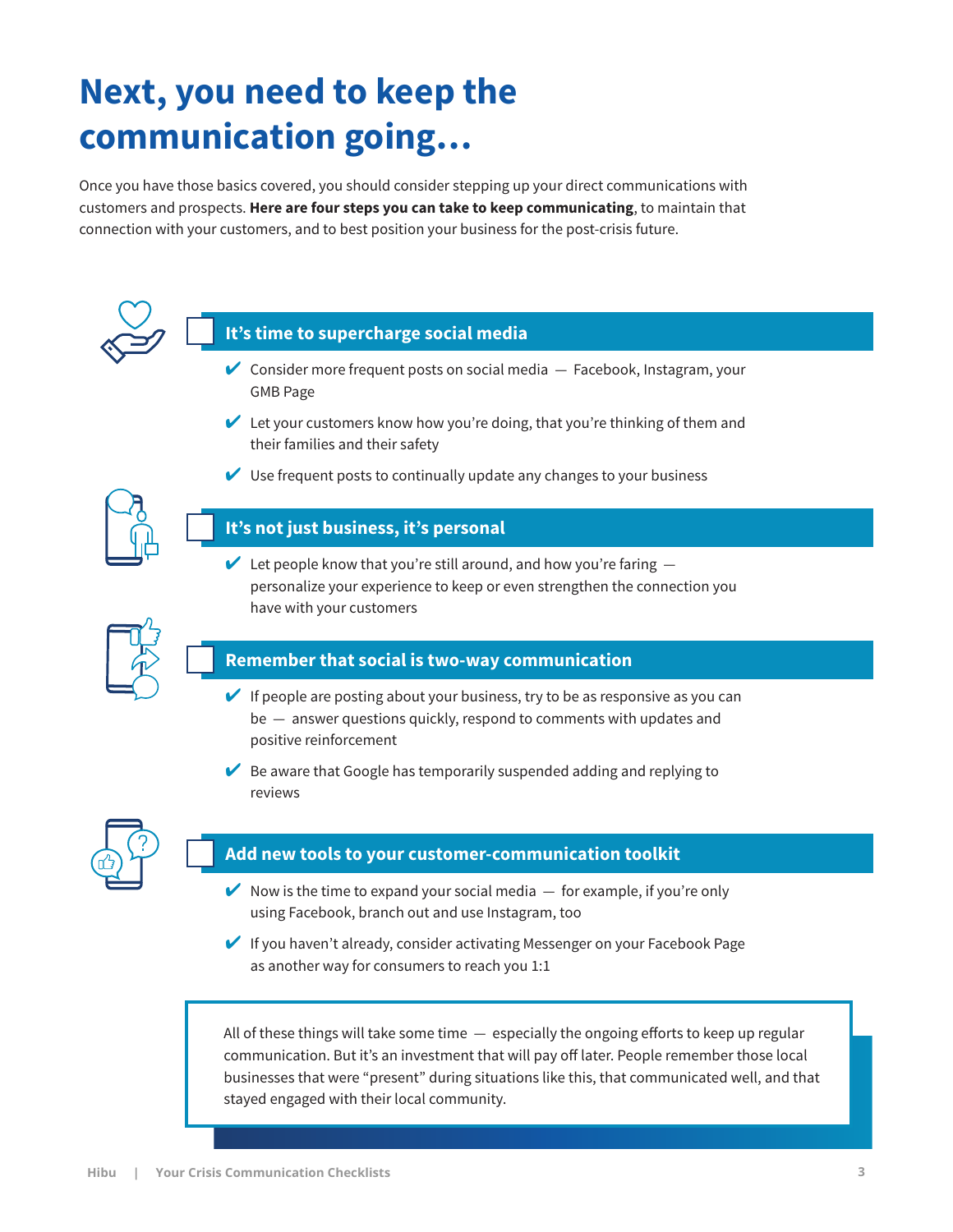### **Last but not least, keep marketing your business…**

Beyond these steps, you should also think about your marketing overall. A lot of businesses make the mistake of pulling back and going underground when there's a crisis — they simply expect (hope) that their customers will still be there when they return. **Here are a few reasons why this can be a mistake — and what you should be doing:**

#### **Consider re-allocating your investment to do more awareness-focused advertising**

It's a misconception that consumers who are staying home, sheltering or practicing social distancing aren't looking at ads. In fact, it's just the opposite — people right now are spending more time than ever online — on social media, using apps, etc. They may not be making big discretionary purchases — but they are absolutely doing research, getting ideas, and planning for the future.

This isn't a time to be hiding. But, if your marketing has been heavily focused on lead generation and driving immediate demand, you might want to think about focusing your investment to more brand-awareness advertising. That will keep you in front of your customers and put you in a good position as we, inevitably, get back to more normal life in the coming weeks or months.

#### **Refocus your advertising on the parts of your business still in business**

Too many small businesses will make the hasty decision to pull their ads… leaving their competitors alone online. Instead of halting your advertising, you should try to refocus it on those parts of your business that are still "in business" like emergency services or repair work, or where you've been able to pivot and provide your services in a different way. If you are able to, and haven't already, shift your business model  $-$  like those

restaurants moving to takeout, companies moving to online services (from video consultations to online fitness classes) you'll want to let the world know. Posting about it on social is great, but will have limited reach and exposure. People are out there looking for businesses that can and will meet their needs, in whatever form — make sure they find you (not your competition).

#### **Be the flexible, accommodating business still doing business**

As we said before about continuing to communicate, people will remember those businesses that were flexible and creative during tough times — those businesses that kept servicing their clients in the face of challenges. If you are one of those businesses, you want to make sure people know it and are able to take advantage of it. Get the word out.

#### **Advertising now also makes sense looking at the dollars and cents**

Lastly, costs, in some cases, are actually down. With consumers spending more time online, there's more ad inventory to be had. And, as some advertisers do decide to back off or stop completely, that can also reduce costs. So, it's quite possible that your ad \$\$ will go farther today — getting you more exposure and more action than before.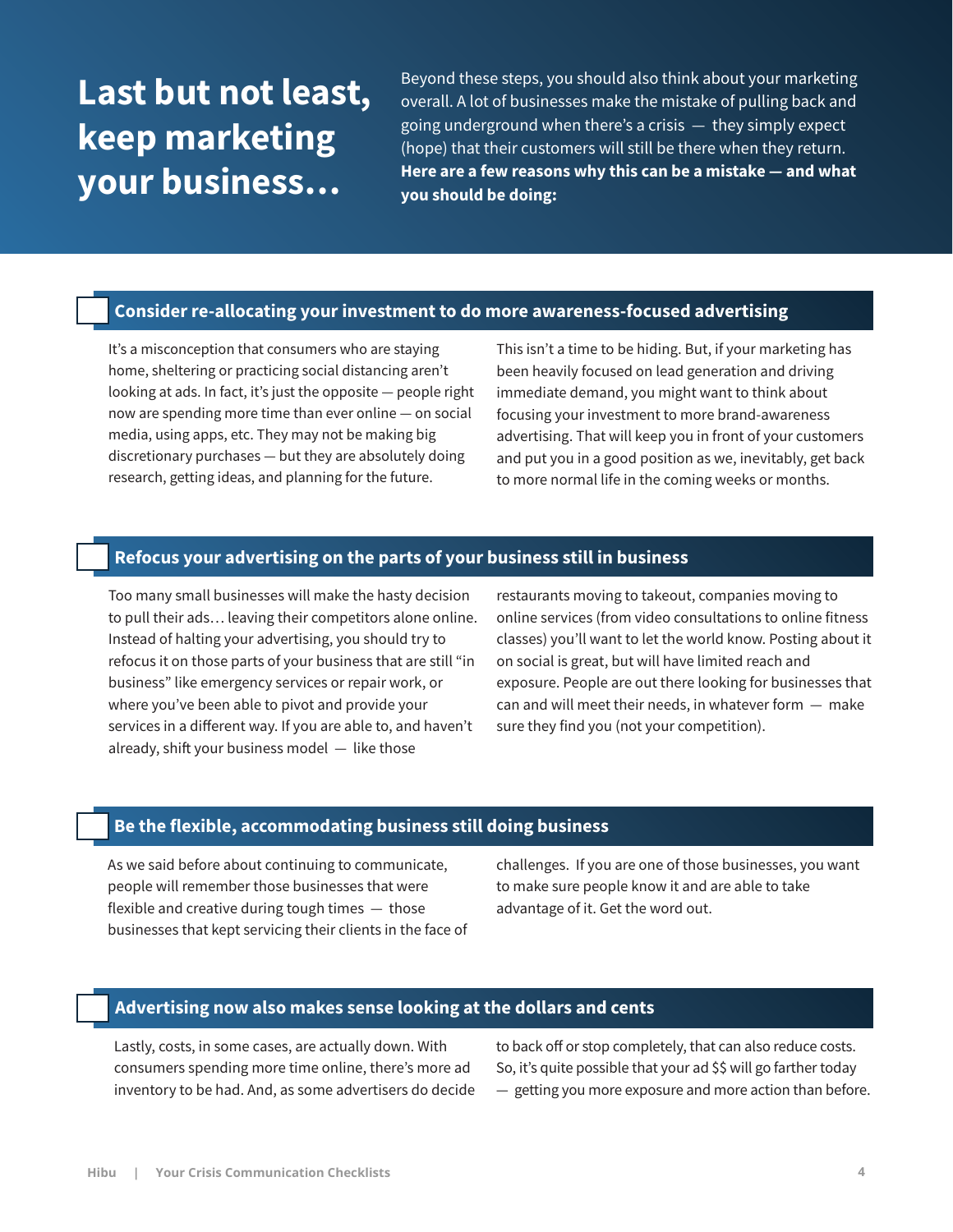**Most important of all…** *Stay calm, don't over-react, and take things step by step*

> Yes, we covered a lot of ground here, and it may sound overwhelming, but remember… the most important thing right now is to stay calm and don't over-react — take things one step at a time. And we can help you with lots of it.

If you already work with an online marketing agency, like Hibu, it's likely they can help you with a lot of what we've outlined here. If you're a Hibu client, we can definitely help. We're here to help you get through this any way we can. Our teams at Hibu are actively working right now with hundreds, if not thousands, of local businesses that are taking some or all of these actions. You don't have to do it all on your own.

**If you do decide to tackle it yourself, just remember**… put yourself in your customers' shoes and think about how you would want a trusted and favorite local business to act  $-$  and then do your best to meet their expectations and deliver what your customers want.